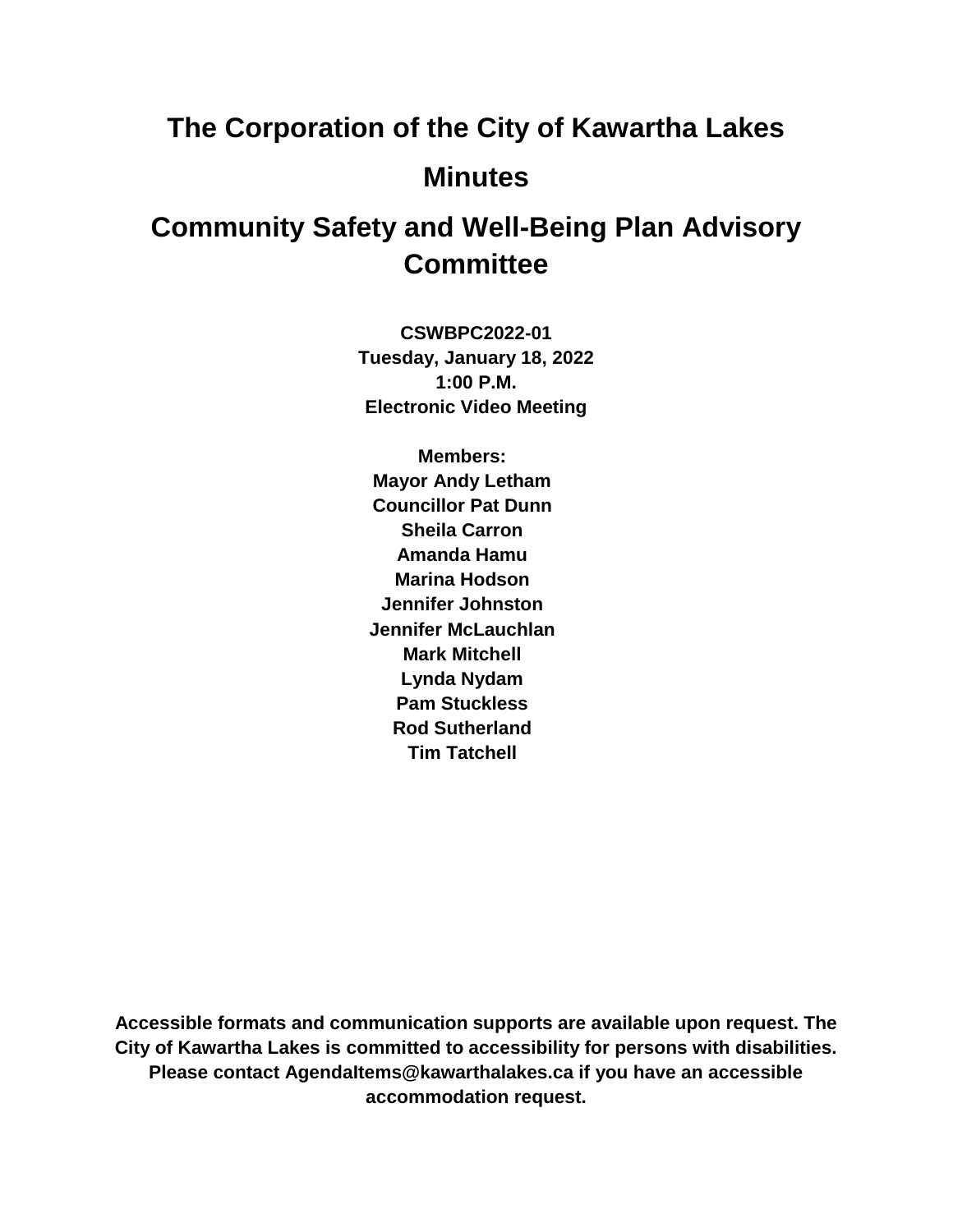#### **1. Call to Order**

Chair Chief Mitchell called the meeting to order at 1:04 p.m.

Councillor Pat Dunn, Mayor Andy Letham, Chief Mark Mitchell, Rod Sutherland, Director Human Resources, Detachment Commander Tim Tatchell, Amanda Hamu, Mental Health Lead, PVNC Catholic District School Board, Lynda Nydam, Intensive Service Coordination, Children's Services Council, Pam Stuckless, Director of Health Promotion, Haliburton Kawartha Pine Ridge District Health Unit were in attendance.

City Support Staff in attendance: Barb Condie, Accessibility Coordinator, Brenda Stonehouse, Strategy and Innovation Specialist, Holly Russett, Executive Assistant Human Services.

Regrets: Sheila Carron, Registered Nurse, Ross Memorial Hospital, Marina Hodson, Executive Director, Kawartha North Family Health Team, Jennifer Johnston, Superintendent of Learning, Special Education, Equity and Indigenous Education, Trillium Lakelands District School Board, Jennifer McLauchlan, Executive Director, Kawartha Haliburton Children's Aid Society,

# **2. Adoption of the Agenda**

#### **CSWBPC2022-001**

**Moved By** L. Nydam **Seconded By** T. Tatchell

**That** the agenda be adopted as circulated.

**Carried**

#### **3. Declaration of Pecuniary Interest**

None

# **4. Adoption of Minutes from the Previous Meeting**

#### **CSWBPC2022-002**

**Moved By** T. Tatchell **Seconded By** L. Nydam

**That** the minutes of the Community Safety and Well-Being Plan Advisory Committee meeting held on November 29, 2021, be adopted as circulated.

**Carried**